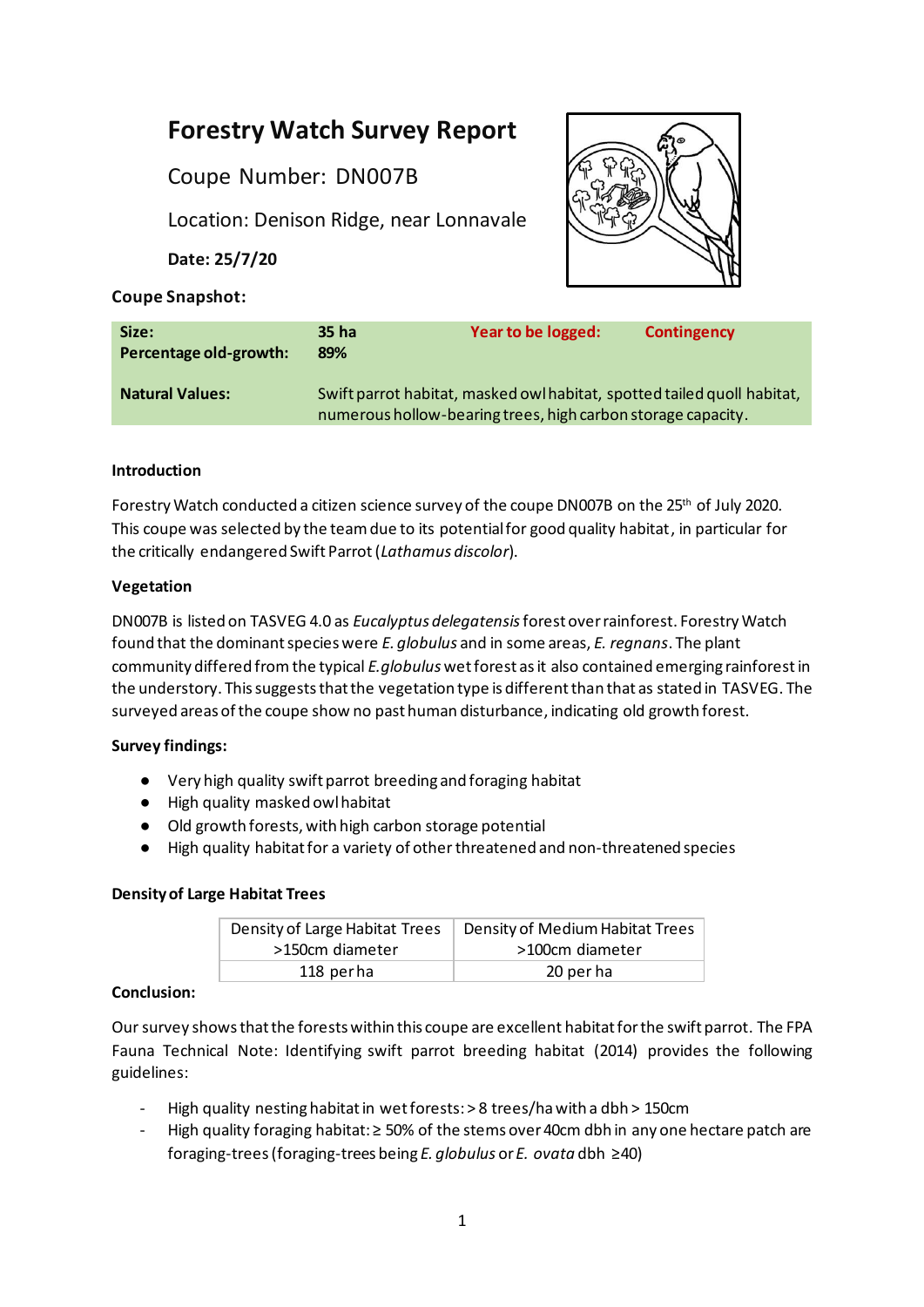As our survey results are far in excess of these figures, there is strong evidence that the forest in this coupe is very high quality habitat forswift parrots. The forest is also high quality habitat for threatened species such as the masked owl, as well as other threatened and non-threatened species. In particular, this is due to the prevalence of hollows in old growth trees. Carbon storage potential is also high, as there is a high density of large trees.

Forestry Watch recommends that this forest is protected in order to protect wildlife such as the critically endangered swift parrot, and for its carbon storage potential.

## **Previous findings:**

A search of the Natural Values Atlas, a state government database which records threatened species information, has found the following threatened species and other features to occur near the coupe:

- Observations ofswift parrots, spotted-tail quoll, white-bellied sea eagle, masked owl, Tasmanian devil, Mount Mangana stag beetle, Tasmanian wedge-tailed eagle, azure kingfisher, and eastern quoll within a 5km radius
- Core habitat for the masked owl, grey goshawk, and the eastern quoll within a 5km radius

## **Threatened Species Information**:

## *Swift parrot (Lathamus discolor), Critically Endangered (EPBC 1999)*

The biggest threat to Swift Parrots is habitat destruction. Ideal nesting habitat is mature hollow bearing trees within 10 kilometres of flowering *Eucalyptus globulus*(Tasmanian Blue Gum) or *Eucalyptus ovata* (Black Gum). High quality nesting habitat for swift parrots is considered to have more than 15 trees over 100 cm diameter per hectare or 8 trees over 150cm.

## *Masked owl (Tyto novaehollandiae subsp. Castanops), Vulnerable (EPBC 1999)*

The Tasmanian Masked owl is estimated to have only 500 breeding pairs remaining. Masked owls require large hollows only found in mature forests. The main threat to the masked owl is the clearing of nesting and foraging habitat. High quality masked owl habitat is considered to have more than eight trees over 150cm dbh per hectare.

## *Spotted tailed quoll (Dasyurus maculatus), Vulnerable (EPBC 1999)*

The spotted tailed quoll requires large tracts of forest with potential den sites. Den sights and hollows required by prey are removed by intensive forestry practices, especially when logging is followed by burning, rendering the area unsuitable habitat.

## *Tasmanian Devil (Sarcophilus harrisii), Endangered (Threatened Species Act 1995)*

The Tasmanian Devil have large ranges which span over several square kilometres. Old-growth forests provide important habitat for denning, which includes hollow logs and dense vegetation. Logging native forests can destroy dens or potential denning habitat.

## *Mt Mangana stag beetle (Lissotes menalcas), Vulnerable (Threatened Species Act 1995)*

The Mount Mangana stag beetle is endemic to the wet forests of southern Tasmania. It lives in logs rotting on the forest floor. The greatest threat to the beetle is the removal of these logs by forest clearing and burning.